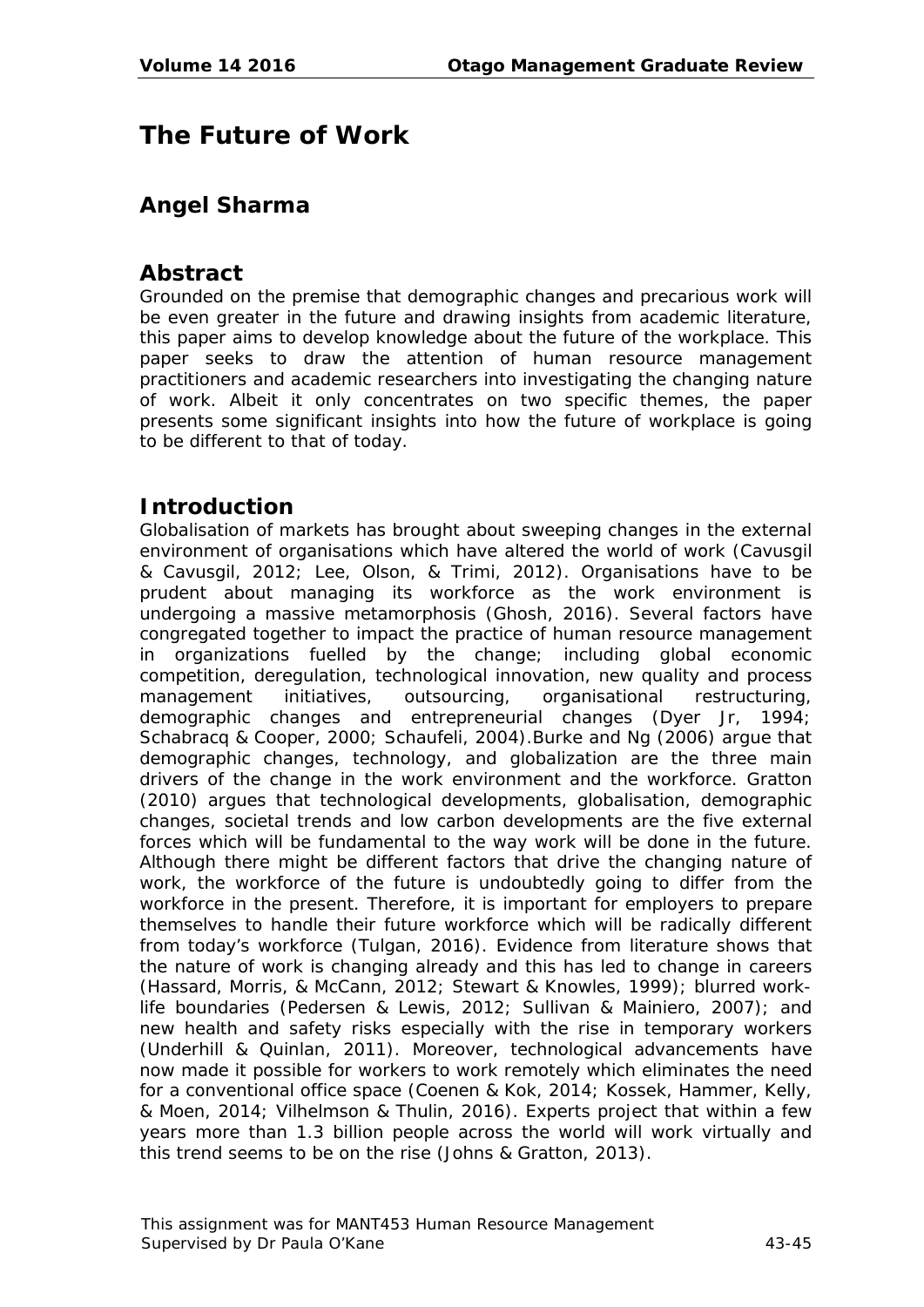An understanding of the changing nature of work is essential to HR practitioners and researchers as traditional management models derived from stable work environments will no longer be relevant to managing the future workforce (Cappelli & J. Keller, 2013). Many factors have already been identified earlier as the drivers of the changing nature of work. This paper concentrates on changing nature of work in relation to precarious work and demographic changes. The first part of this paper will review the concept of precarious work, followed by the demographic changes. Finally, the paper will look at the implications for future HR managers and provide a succinct summary at the end.

### **Precarious Work**

Precarious work is defined as any employment that is uncertain, unpredictable and risky from the view of the worker and usually involves non-standard contractual forms such as temporary agency work, fixed-term, zero-hour and undeclared work (Kalleberg, 2009; Prosser, 2015). Although precarious work is not a relatively new concept, precarious labour conditions have been found to be growing rapidly across various sectors of the world economy (Lee, Hampton, & Jeyacheya, 2015), which makes it an important issue. An example of growing precarious labour condition is the rise of sweatshops in Asia especially within the manufacturing sector, induced by global outsourcing at the hands of large corporations (Arnold, 2013; Kalleberg, 2013a; Kalleberg & Hewison, 2013).

Osterman (2014) argues that the rise of precarious work in this century is due to government deregulation that shifted power from employees to large corporations, the decline in the number of unions and management's attempts to achieve flexibility. However, the roots of precarious employment can be traced back to an era before World War II. Quinlan (2012) argues that the term 'precarious' was initially used to describe intermittent and insecure employment of particular occupations. It was later extended to define the insecure employment that resulted from economic recessions or the particular feature of places where there was oversupply of labour. The modern form of precarious employment is a result of erosion of regulated employment relationships and the decline of standard employment (Wilson & Ebert, 2013). The expansion of precarious work can be attributed to a number of factors that are usually associated with social, economic and political changes with globalization as the spearheading driver (Lier, 2010). New forms of non-standard employment contract and relations including agency employment, part-time, casual, flexible, contingent work have become increasingly popular in various countries (Cappelli & J. Keller, 2013; Kalleberg, 2000; Vosko, 2006; Wood, 2016). This popularity in precarious work is a result of employment practices designed to cut costs, limit permanent workforce, maximize flexibility and shift the risks from employers to the workers (Pulignano, Ortíz Gervasi, & de Franceschi, 2015).

The rise of precarious work has also been attributed to migrant workers, whereby informal precarious work represents a majority of urban employment in China (Swider, 2015). Most of the migrants in China work in the construction industry and are all hired as temporary workers and the majority of them are unregistered migrants. The case in the UK is quite similar as ethnic minorities usually comprised of immigrants are more likely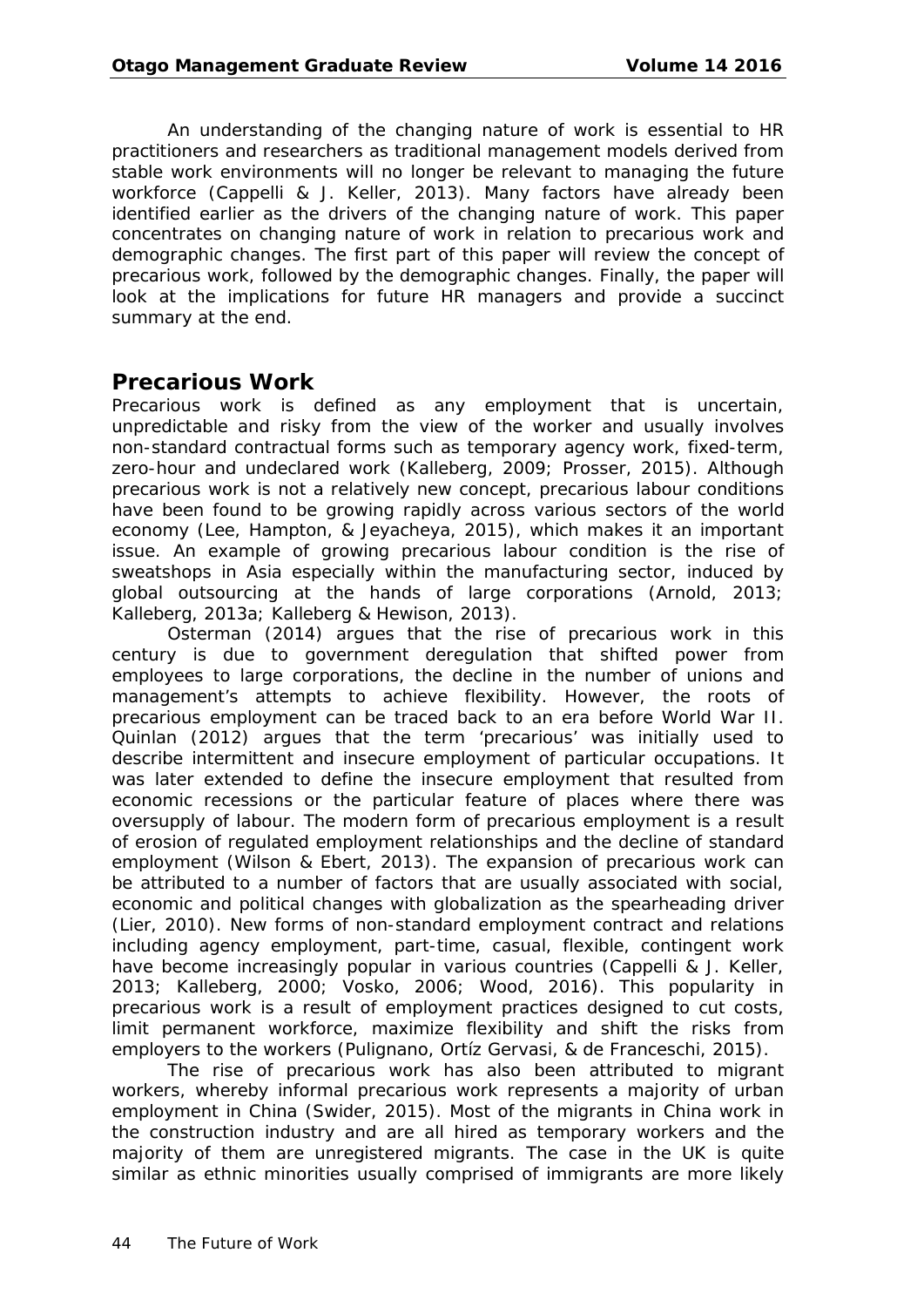to engage in precarious forms of employment because they often face discrimination in their search for employment (Khattab, 2012). Immigration controls that the government has in place to prioritize national labour force in employment and protect migrants from exploitation do not function properly and instead forces the migrants into precarious work (Anderson, 2010). Young (2006) argues that migrants represent the large chunk of precarious workers as they are exploited in relation to race, nationality and wages. This is partly not only because of government regulations as aforementioned but also because of discrimination they face at the hands of their employers who are constantly looking for cost-saving strategies (Horwitz, Kelly, & DiNardo, 2013). Undocumented migrants are even more vulnerable to precarious work as they are forced by economic necessity to accept whatever jobs are available and can hardly retaliate against abusive working conditions (N. Martin, 2011). Recessed labour markets might just be one side of the coin that leads to precarious employment; the other side being exploitation of migrant workers for deliberate cost saving purposes of the back of government induced regulative control preventing migrants to seek normal work (Wilson & Ebert, 2013).

Another facet associated with increasing precariousness of employment is globalization. Harvey (2011) argues that globalization has been associated with increased social and economic instability. Rapid economic growth has not contributed to the decline in the vulnerable environment but has rather pushed policy makers and developmental organizations to ignore precarious work as they have been on the lookout for achieving flexibility (Kalleberg & Hewison, 2013). Globalization of markets has forced firms to become increasingly competitive and organisations are constantly looking to cut costs of production usually by outsourcing their work to countries with cheap labour or by relocating to cheaper countries themselves. The labour regulations and movements within developing nations are somewhat undermined by the growing power and reach of global organizations, which in turn exacerbates inequality and precarious employment circumstances (Arnold & Bongiovi, 2012). The term 'precariat', a combination of precarious and the proletariat, is often used to denote the victims of globalization; the victims are often likely to be the young, women, less educated people, the old and migrants (Kalleberg, 2013b). Governments of developed economies of the world need low-skilled migrant workers whom they recruit through various channels such as temporary labour schemes in Germany, mobility in the EU (Britain and Ireland) or through irregular migration (USA, Southern Europe, and several Asian countries) (Castles, Cubas, Kim, & Ozkul, 2012). Women are also likely to be victims as there are structural, cultural and organizational barriers which prevent women from achieving senior or executive positions (Flynn, Earlie, & Cross, 2015; Tandrayen-Ragoobur & Pydayya, 2015) . The terms 'glass ceiling' or the 'glass cliff' are often used by scholars to represent the discrimination that exists in the workplace against women (Forster, 1999; Ryan & Haslam, 2007). In the case of migrants, they are usually subject to discrimination or harassment on the basis of skin colour, sex or legal status and feel unable to seek legal redress which puts them in precarious positions (McDowell, Batnitzky, & Dyer, 2009). The notion of any work is better than no work makes these groups of society vulnerable to accepting precarious forms of employment whilst the large corporations are exploiting them. Zhou (2012) argues that sustainable growth of a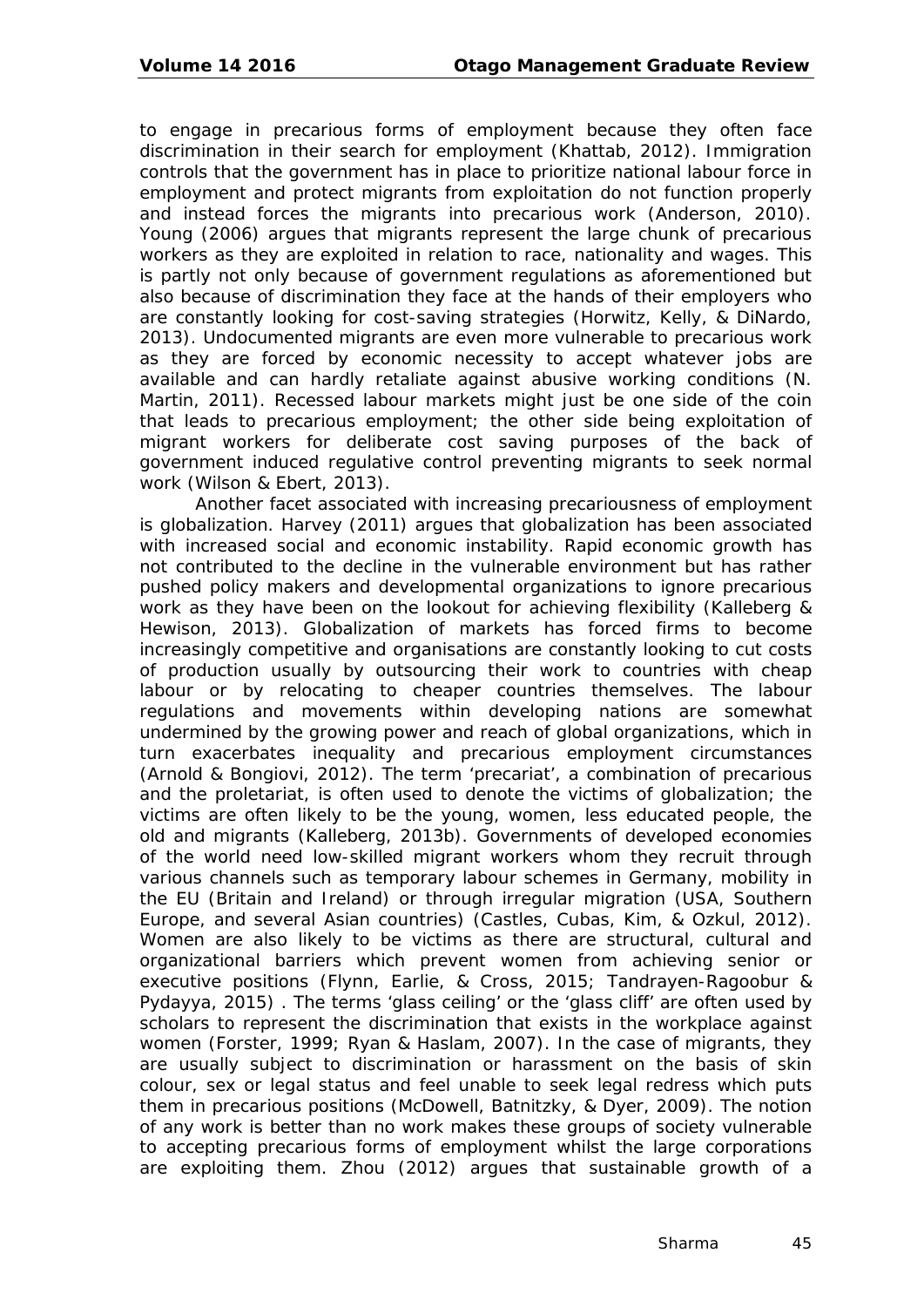growing economy such as the Chinese economy cannot be achieved without continuous exploitation of a captive workforce entrapped in low skills, insecurity, and dead end jobs. As nations such as China try and maintain their competitive advantage in terms of cheap labour, it only leads to a decline in standard forms of employment. Global corporations will always try and relocate themselves to countries where they can exploit conditions to gain competitive advantage. This only encourages the governments to try and make policies favourable to the organizations, taking power away from employees and letting large corporations enjoy the benefits arising from precarious employments.

The research around precarious work and its relationship with wellbeing is rather ambiguous. Some researchers argue that there is a strong relationship between temporary and increased psychological morbidity (Virtanen et al., 2005). Others argue that temporary work actually benefits individuals as they can control their work time and also sample work before stepping into permanent employment (Ferrie, 2001). Although temporary work might not provide workers with skill development opportunities, it does offer them the opportunity to gain the experience as a prerequisite sought by many firms (Booth, Francesconi, & Frank, 2002). Governmentsmotivated by financial returns may announce cuts on benefits and social spending, thereby forcing people into employment, the result of which may be increased precarious work in the future (Jones, Meegan, Kennett, & Croft, 2015). An example of this is the 2005 Welfare to Work arrangements of Australia, which forced people with disabilities who could work part-time resulting in the rise of precarious employment (Jones et al., 2015). Under the name of neoliberalism, even countries such as Britain have introduced 'zero-hour contract', under which workers are guaranteed no work at all and are seen as being almost infinitely flexible in terms of their employers' abilities to hire and fire them (Lambert & Herod, 2016) .Kesavan, Staats, and Gilland (2014) argue that flexible labour resources can lead to an increase in sales and profitability for organizations. Flexible contractual forms may share many characteristics which make jobs precarious (Benach et al., 2014). Moreover, as more people enter the workforce in the future with no experience, they might initially seek temporary work which will increase the number of precarious workers (de Graaf-Zijl, Van den Berg, & Heyma, 2011).

# **Demographic Changes**

Organizations operating in different parts of the world have noticed demographic changes in recent years. Some of the reasons behind such changes are the entry of women along with diverse ethnic and racial groups (Bell & Nkomo, 2003; French & Strachan, 2015; Hill, Upadhyay, & Beekun, 2015), generational changes (Becton, Walker, & Jones‐Farmer, 2014; Lyons & Kuron, 2014), immigration (Hewins-Maroney & Williams, 2013; P. Martin, 2013) and global outsourcing of labour (Davis-Blake & Broschak, 2009). In the light of these changes, human resource managers have to rethink their policies to match the requirements of the changing workforce.

#### **Increasingly Diverse Workforce**

One of the ways for an organization to gain a competitive advantage in this globalized world is through the recruitment of diverse workforce who bring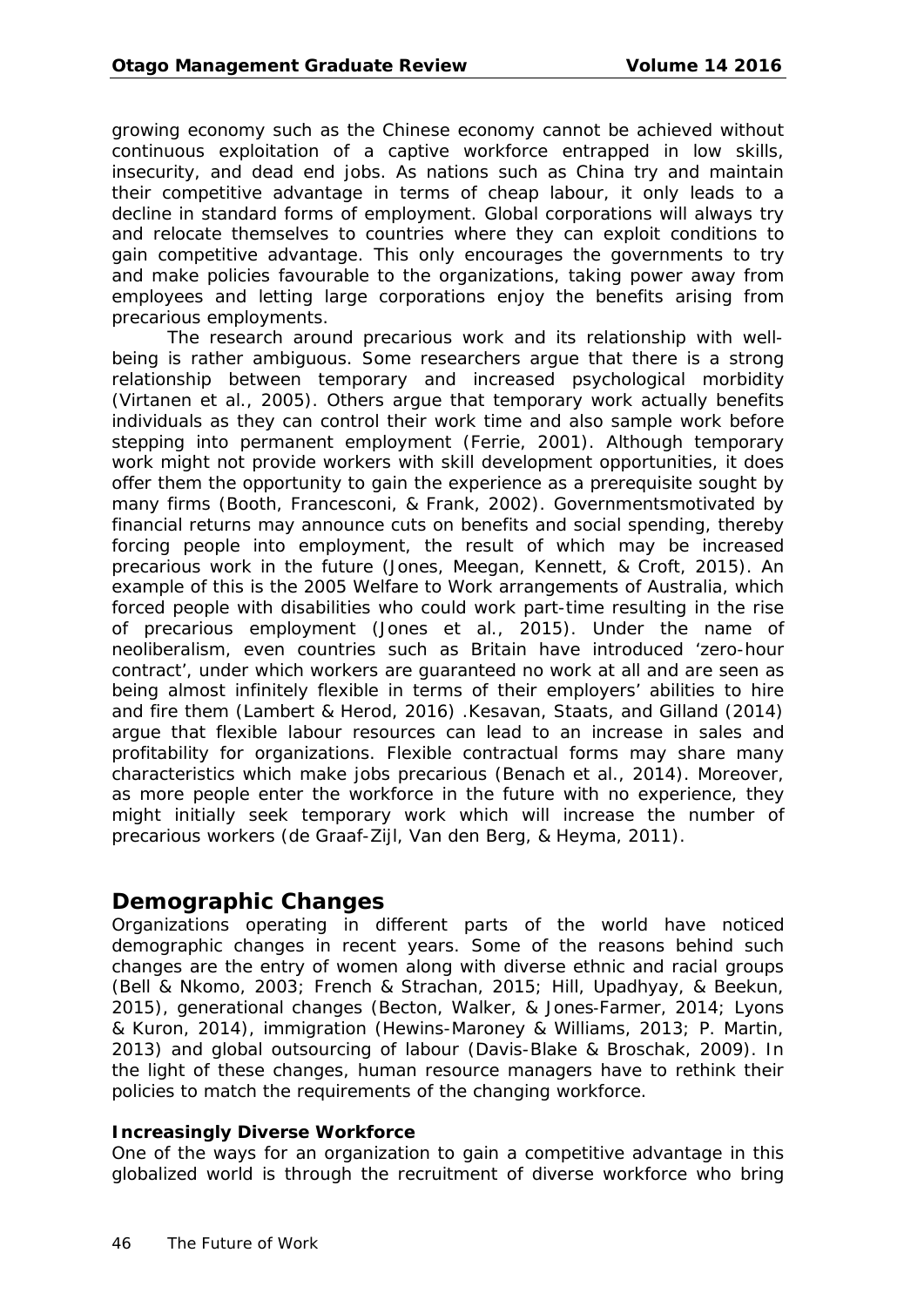with them unique knowledge, skills and abilities (Zanoni & Janssens, 2007). The literature on strategic human management recognises people as strategically important to a firm's success (Barney, 2001; Wright, Dunford, & Snell, 2001). There is also academic evidence to suggest that diverse groups compete more intensively and contribute better to the firm's performance (Andrevski, Richard, Shaw, & Ferrier, 2014). Participation of women in employment, immigration, laws surrounding protection of ethnic minorities are some of the factors that have led to increasing diverse workforce (Guillaume et al., 2014; Ragins, Gonzalez, Ehrhardt, & Singh, 2012). The census projections in many countries in Europe, United States and Canada show that by the middle of the 21st century the workplace will be more ethnically diverse than present (Outten, Schmitt, Miller, & Garcia, 2012). The concept of diversity and equality is increasing in numerous countries and policy makers are already concentrating on increasing the number of ethnic minorities, women and migrants in the workplace (Dover, Major, & Kaiser, 2013; McClelland & Holland, 2015; Richard, Roh, & Pieper, 2013). Acemoglu and Robinson (2012) argue that there will be migrants moving from one country to another in the future in even greater numbers as the world becomes even more connected. Technology has in fact connected the world and now people from diverse nationalities can be part of the same team, working on the same project (Townsend, DeMarie, & Hendrickson, 1998). Technology has also allowed an organization to serve to diverse clients and Snider, Hill, and Martin (2003) argue that only diverse workforce will have the ability to deal with diverse clients and their requirements. Organisations are already moving beyond national boundaries and this trend is forecasted to increase in the future (Eberlein, Abbott, Black, Meidinger, & Wood, 2014). As the trends show that both people and organisations will be spread across geographical boundaries, diverse workforce is going to be ubiquitous heading into the future. The future is all about a globally inclusive workplace and diversity management will be the focus for organisations (Barak, 2013).

#### **Ageing Workforce and Generational Changes**

Rapidly ageing population in countries such as Australia, China and Japan are also creating labour shortages and the trend is on the rise (Churchill, Denny, & Jackson, 2014; Du & Yang, 2014; Kulik, Ryan, Harper, & George, 2014). Organizations going into the future will have to rethink their strategies as the trend indicates that the market is going to experience labour shortages. Ageing workforce combined with low birth rates and declining number of youths in higher education will lead to a shortage of skills and workers in many countries in the future. Meanwhile, organizations will also lose their workforce due to retirement. Burke and Ng (2006) argue that certain provinces in Canada have ended mandatory retirement to prevent older workers with knowledge and experience to be forced out of employment based on their age. However, such policies can create new challenges in the workplace especially as older workers are often seen to have undesirable characteristics such as inflexible attitude, resistance to change, poor health and low trainability (Chiu, Chan, Snape, & Redman, 2001). Ageing workforce is not the only problem in Canada, but projections in Europe show that the share of the population aged 65 years and over will rise from 17 percent in 2010 to 30 percent in 2050 with those aged 80 and over being the fastest growing age group, increasing from 5 percent to 12 percent (Walker &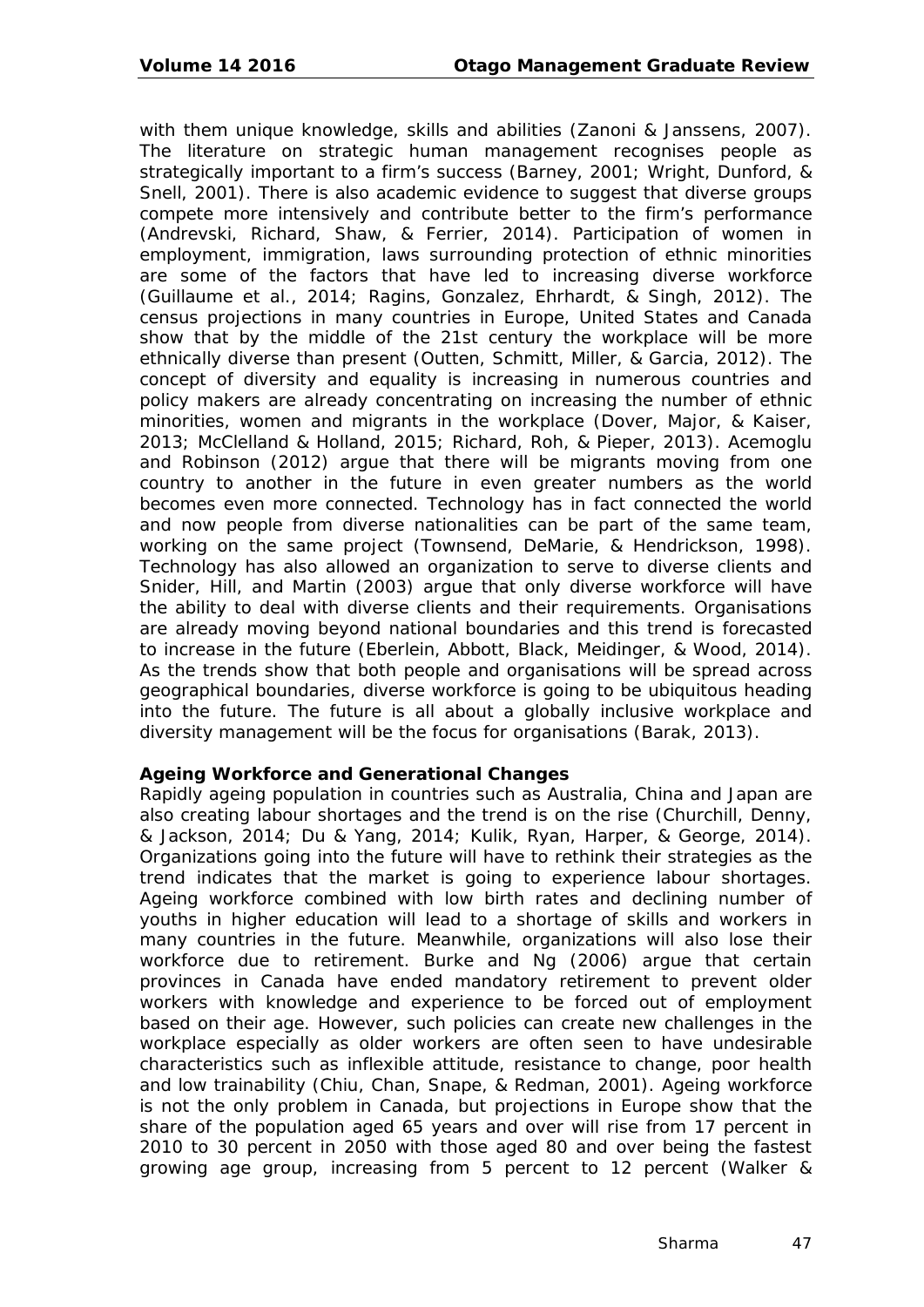Maltby, 2012). The maximum life expectancy is envisaged to continue increasing in the future; this will have a parallel increase in ageing population (Bijak, Kupiszewska, Kupiszewski, Saczuk, & Kicinger, 2007).

The workplace of the future will not only be comprised of a diverse workforce but will also encompass differing generations than in the present. The global workforce today comprises of at least three generations i.e. Baby Boomers, Generation X and Millennials (Eisner, 2005). The workforce of the future is going to compromise of different generations who will have differing perspectives to work. Joshi, Dencker, Franz, and Martocchio (2010) argue that every generation has different expectations from work and shared generational identity between workers lead to similar work-related expectations. This means that workers from differing generations will have differing expectations from the workplace even if they work in the same organisation. Workers from two different generations will have different psychological contracts which, when violated, leads to dissatisfaction, lack of commitment and intention to quit (Lyons & Kuron, 2014). The future workplace will be surrounded with people from diverse backgrounds and different generations. Researchers maintain that changes in HRM will be triggered by increased generational diversity in the future (Stone & Deadrick, 2015).

#### **Implications for HR Managers**

It was found that precarious work can be used as a stepping stone for people without experience. Women, migrants and the disabled were also found to be in a vulnerable position especially as different forms of discrimination existed which prevented them from securing better jobs. The literature also found some positives of precarious work such as the work sampling opportunity it provides to people without experience. Although there might be temporary benefits of precarious work; there is evidence to suggest that continuous precarious employment elicits prolonged stressful experience as employees face constant uncertainty surrounding their future employment prospects leading to decreased well-being (Ek, Sirviö, Koiranen, & Taanila, 2014). As governments in the future are motivated by financial returns with parallel flexibility sought by organizations, the rise of precarious work seems to be very likely in the future with likely consequences on the well-being of the employees. As precarious employment is going to increase in the future, HR managers should pay equal attention to managing the well-being of temporary employees.

The future of the workforce is going to be surrounded by a diverse workforce that will include people from different generations and different age groups. Although diverse workforce may have strategic advantages for organizations seeking competitive advantage, potential conflicts can arise in the workplace due to perceived differences (Podsiadlowski, Gröschke, Kogler, Springer, & van der Zee, 2013). With growing literature surrounding the advantages that diverse workforce brings to a business and with population trends that forecast that the workforce will be more diverse in the future; HR managers and practitioners need to be aware of the requirements of a diverse workforce in the place to reap the benefits arising from diversity. The "one size fits all" approach to managing people from diverse backgrounds will not work (Singh, Winkel, & Selvarajan, 2013) and therefore, future human resource managers should look to accommodate the requirements of a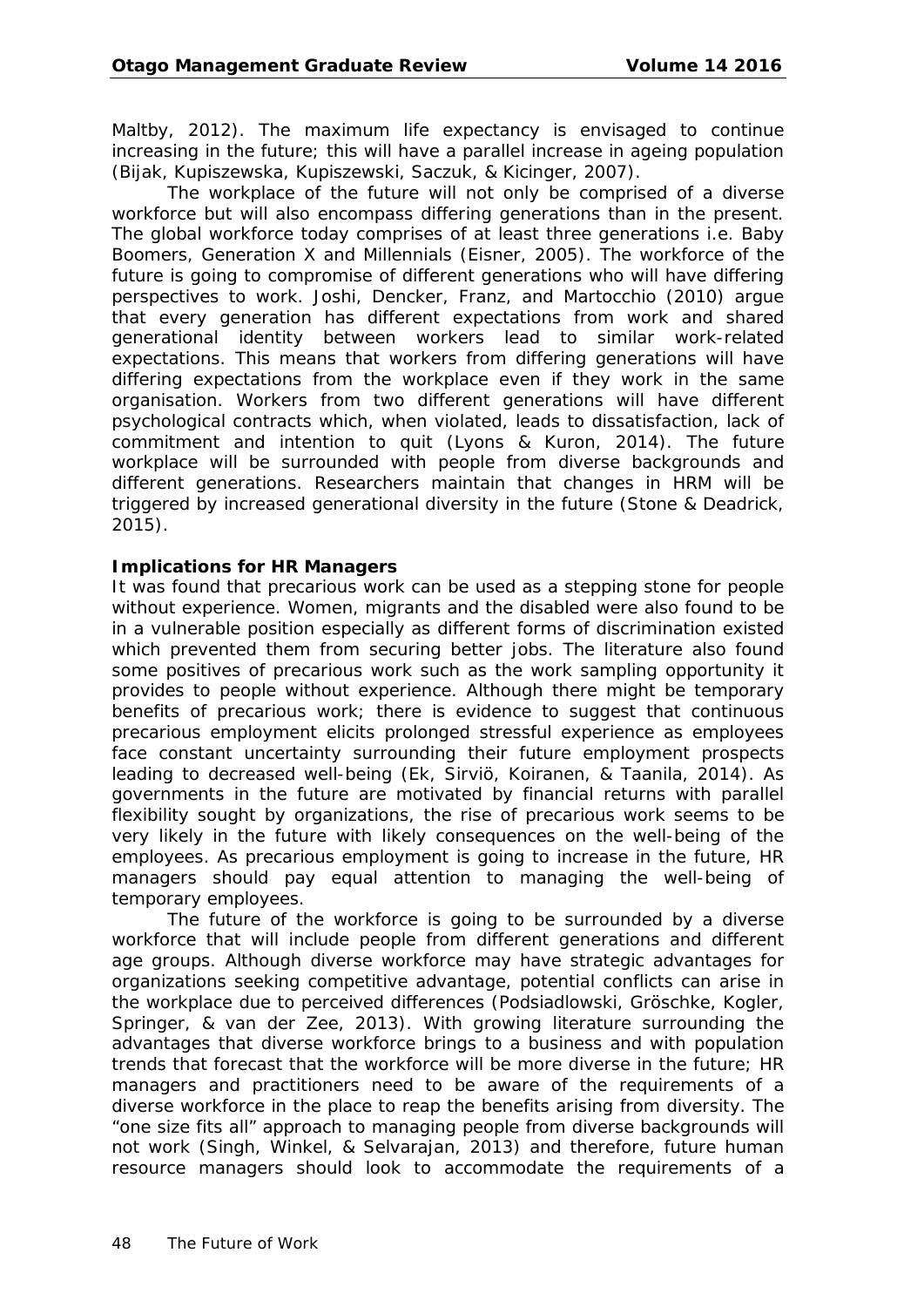diverse workforce. The central theme is that the future of the workplace will be flooded with a diverse workforce with differing requirements which will impact the future of work.

It will also be increasingly difficult for organizations to handle ageing workforce especially as they change their business processes to gain competitive advantage. For example, ageing population will have considerable problems in using technology (Wattal, Racherla, & Mandviwalla, 2010) which organizations may want to use in order to enhance their daily operations. The future of work is going to be surrounded by virtual workers and robots which may redefine the workplace in which the previous generation of workers will have been brought up (Dolan, Makarevich, & Kawamura, 2015). The knowledge transfer process from an older generation to a new generation could be even more difficult in the future as they will have very conflicting perceptions (Buonocore, Russo, & Ferrara, 2015; Yi, Ribbens, Fu, & Cheng, 2015). Instead of perturbing about the formation of effective policies to handle the workforce of the future, organizations will have to create a system whereby the knowledge transfer process from the older generation to the new generation takes place effectively (Burke & Ng, 2006). Organizations that can successfully facilitate the knowledge transfer will be less exposed to the threats arising from ageing population compared to those that do not. HR managers will also have to think about handling the knowledge transfer process given the clashes that can arise in the workplace due to varying expectations from different generations.

## **Conclusion**

The changing nature of work requires human resource managers, practitioners, and researchers to shift their focus. Precarious work and demographic changes are the two relevant concepts which will affect the future of work. As organisations continue to seek flexibility to maintain their competitive advantage and governments pass laws to allow flexibility through changes in employment laws, it will significantly increase precarious employment. The literature identified migrants, women, old people and the uneducated as vulnerable groups also termed as 'precariat'. Current trend forecasts show that the number of migrants will increase in the future. The future workforce is also going to be far more inclusive than that of today comprising of people from different races, nationalities, and genders. Technology will allow people from different countries to work as part of the same team. This paper also found that workforce diversity is on the rise throughout the world. The workforce of the future is going to include people of different races, genders, nationalities and generations. Although this paper has reviewed a substantial amount of literature, clearly much more research covering other factors needs to be carried out.

# **References**

Acemoglu, D., & Robinson, J. A. (2012). *Why nations fail: The origins of power, prosperity and poverty*. London: Profile Books.

Anderson, B. (2010). Migration, immigration controls and the fashioning of precarious workers. *Work, Employment & Society, 24*(2), 300-317. doi:10.1177/0950017010362141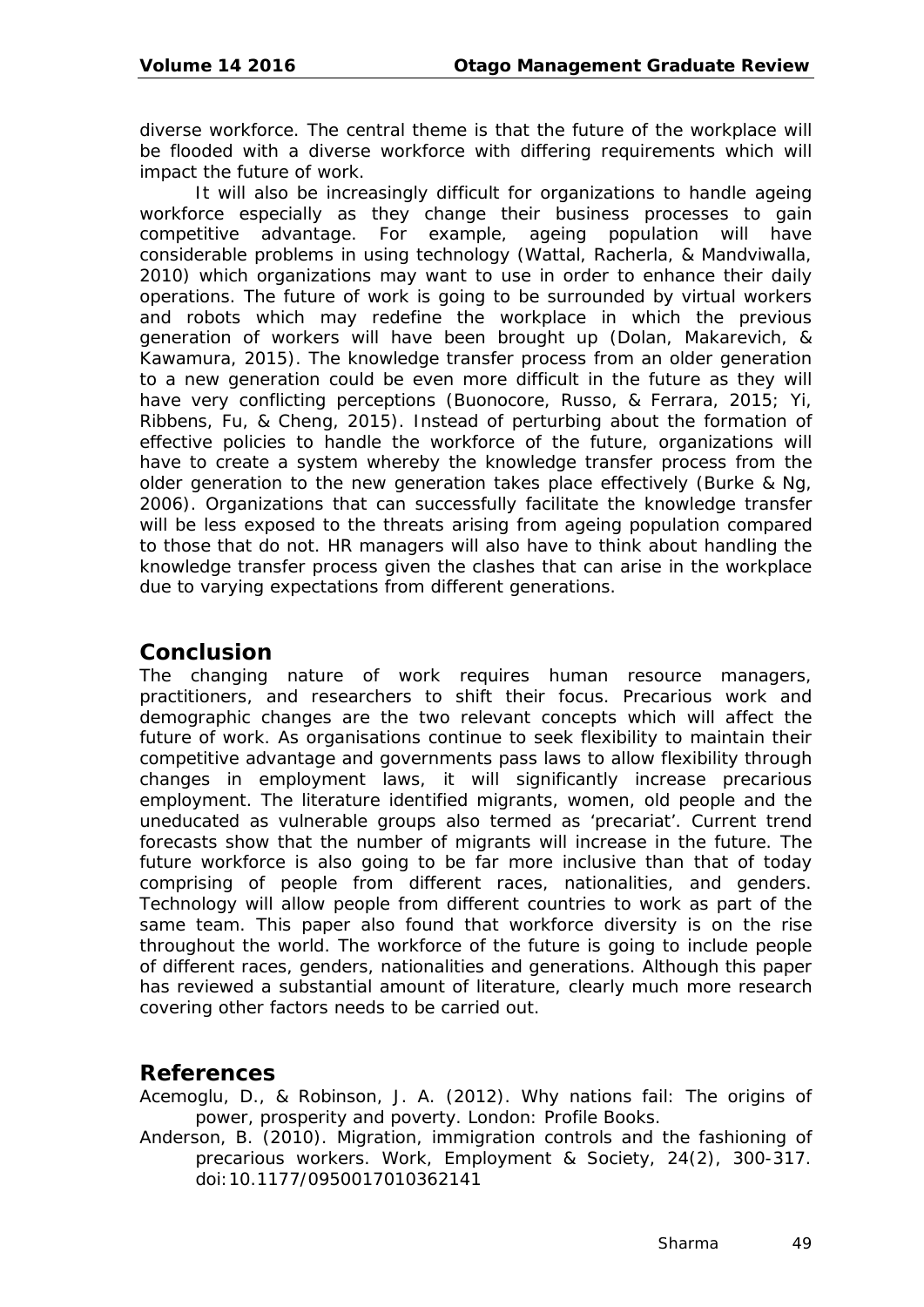- Andrevski, G., Richard, O. C., Shaw, J. D., & Ferrier, W. J. (2014). Racial diversity and firm performance the mediating role of competitive intensity. *Journal of Management, 40*(3), 820-844.
- Arnold, D. (2013). Social margins and precarious work in Vietnam. *American Behavioral Scientist, 57*(4), 468-487.
- Arnold, D., & Bongiovi, J. R. (2012). Precarious, informalizing, and flexible work: Transforming concepts and understandings. *American Behavioral Scientist*, 0002764212466239.
- Barak, M. E. M. (2013). *Managing diversity: Toward a globally inclusive workplace*. London: Sage Publications.
- Barney, J. B. (2001). Is the resource-based "view" a useful perspective for strategic management research? Yes. *Academy of Management Review, 26*(1), 41-56.
- Becton, J. B., Walker, H. J., & Jones‐Farmer, A. (2014). Generational differences in workplace behavior. *Journal of Applied Social Psychology, 44*(3), 175-189.
- Bell, E., & Nkomo, S. M. (2003). *Our separate ways: Black and white women and the struggle for professional identity*. Cambridge, MA: Harvard Business School Press.
- Benach, J., Vives, A., Amable, M., Vanroelen, C., Tarafa, G., & Muntaner, C. (2014). Precarious employment: understanding an emerging social determinant of health. *Public Health, 35*(1), 229.
- Bijak, J., Kupiszewska, D., Kupiszewski, M., Saczuk, K., & Kicinger, A. (2007). Population and labour force projections for 27 European countries, 2002-052: impact of international migration on population ageing. *European Journal of Population/Revue Européenne de Démographie, 23*(1), 1-31.
- Booth, A. L., Francesconi, M., & Frank, J. (2002). Temporary jobs: stepping stones or dead ends? *The Economic Journal, 112*(480), F189-F213.
- Buonocore, F., Russo, M., & Ferrara, M. (2015). Work–family conflict and job insecurity: are workers from different generations experiencing true differences? *Community, Work & Family, 18*(3), 299-316.
- Burke, R. J., & Ng, E. (2006). The changing nature of work and organizations: Implications for human resource management. *Human Resource Management Review, 16*(2), 86-94. doi: http://dx.doi.org/10.1016/j.hrmr.2006.03.006
- Cappelli, P., & Keller, J. (2013). Classifying Work in the New Economy. *Academy of Management Review, 38*(4), 575-596. doi:10.5465/amr.2011.0302
- Cappelli, P., & Keller, J. (2013). A study of the extent and potential causes of alternative employment arrangements. *Industrial & Labor Relations Review, 66*(4), 874-901.
- Castles, S., Cubas, M. A., Kim, C., & Ozkul, D. (2012). Irregular migration: causes, patterns, and strategies *Global Perspectives on Migration and Development* (pp. 117-151): Springer.
- Cavusgil, S. T., & Cavusgil, E. (2012). Reflections on international marketing: destructive regeneration and multinational firms. *Journal of the Academy of Marketing Science, 40*(2), 202-217.
- Chiu, W.C., Chan, A.W., Snape,E., & Redman,T. (2001). Age stereotypes and discriminatory attitudes towards older workers: An East-West comparison. *Human Relations, 54*(5), 629-661.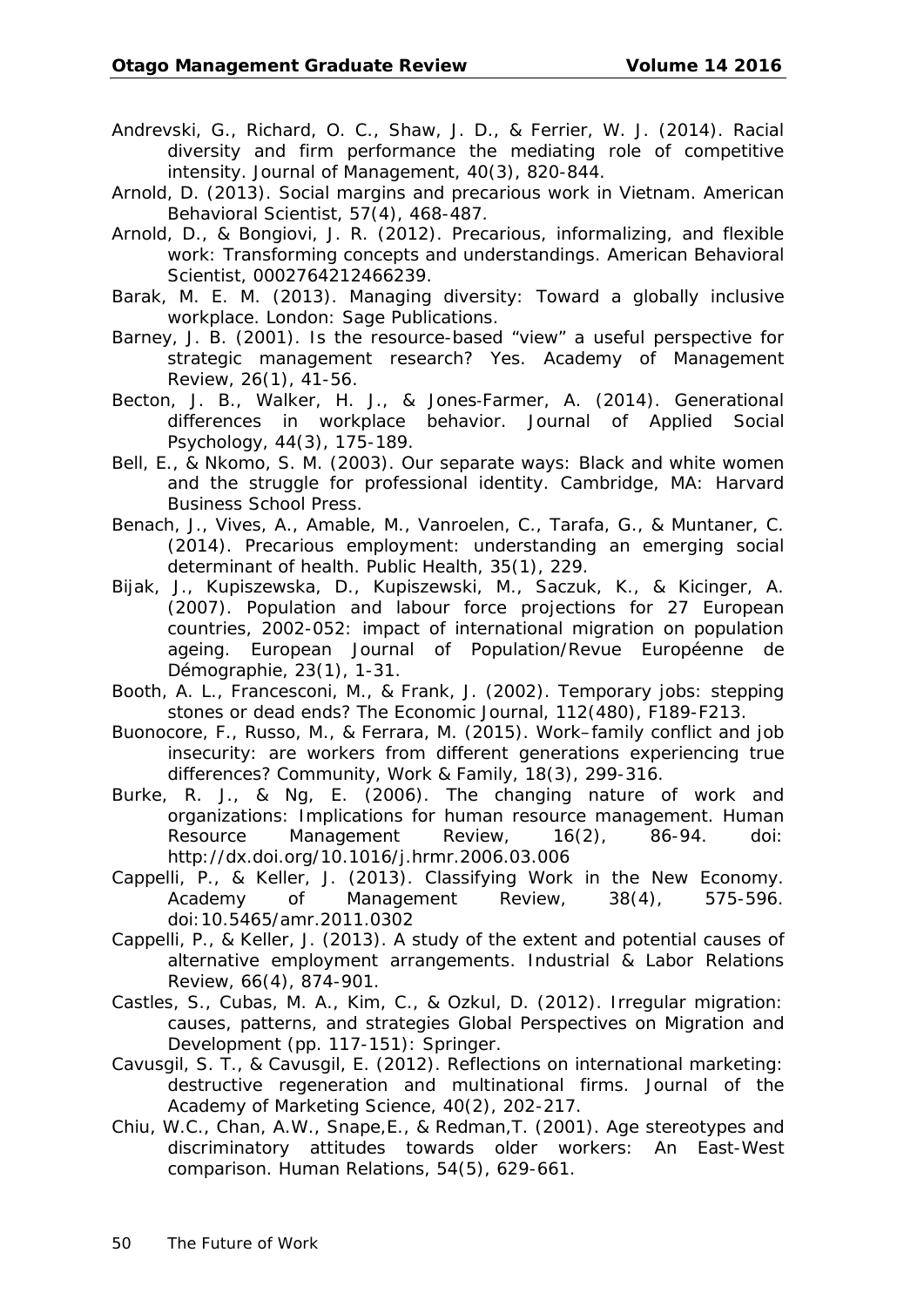- Churchill, B., Denny, L., & Jackson, N. (2014). Thank God you're here: the coming generation and their role in future-proofing Australia from the challenges of population ageing. *Australian Journal of Social Issues, 49*(3), 373.
- Coenen, M., & Kok, R. A. (2014). Workplace flexibility and new product development performance: The role of telework and flexible work schedules. *European Management Journal, 32*(4), 564-576.
- Davis-Blake, A., & Broschak, J. P. (2009). Outsourcing and the changing nature of work. *Annual Review of Sociology*, 321-340.
- de Graaf-Zijl, M., Van den Berg, G. J., & Heyma, A. (2011). Stepping stones for the unemployed: the effect of temporary jobs on the duration until (regular) work. *Journal of Population Economics, 24*(1), 107-139.
- Dolan, S. L., Makarevich, A., & Kawamura, K. M. (2015). Are you-and your company-prepared for the future of work in tomorrowland? *European Business Review*, 4-12.
- Dover, T. L., Major, B., & Kaiser, C. R. (2013). Diversity initiatives, status, and system-justifying beliefs: When and how diversity efforts delegitimize discrimination claims. *Group Processes & Intergroup Relations*, 1368430213502560.
- Du, Y., & Yang, C. (2014). Demographic transition and labour market changes: implications for economic development in China. *Journal of Economic Surveys, 28*(4), 617-635.
- Dyer Jr, W. G. (1994). Toward a theory of entrepreneurial careers. *Entrepreneurship: Theory and Practice, 19*(2), 7-22.
- Eberlein, B., Abbott, K. W., Black, J., Meidinger, E., & Wood, S. (2014). Transnational business governance interactions: Conceptualization and framework for analysis. *Regulation & Governance, 8*(1), 1-21.
- Eisner, S. P. (2005). Managing generation Y. *SAM Advanced Management Journal, 70*(4), 4.
- Ek, E., Sirviö, A., Koiranen, M., & Taanila, A. (2014). Psychological wellbeing, job strain and education among young Finnish precarious employees. *Social Indicators Research, 115*(3), 1057-1069.
- Ferrie, J. E. (2001). Is job insecurity harmful to health? *Journal of the Royal Society of Medicine, 94*(2), 71-76.
- Flynn, A., Earlie, E. K., & Cross, C. (2015). Gender equality in the accounting profession: one size fits all. *Gender in Management: An International Journal, 30*(6), 479-499.
- Forster, N. (1999). Another 'glass ceiling'?: The experiences of women professionals and managers on international assignments. *Gender, Work & Organization, 6*(2), 79-90.
- French, E., & Strachan, G. (2015). Women at work! Evaluating equal employment policies and outcomes in construction. *Equality, Diversity and Inclusion: An International Journal, 34*(3), 227-243.
- Ghosh, K. (2016). Creative leadership for workplace innovation: an applied SAP-LAP framework. *Development and Learning in Organizations: An International Journal, 30*(1), 10-14.
- Gratton, L. (2010). The future of work. *Business Strategy Review, 21*(3), 16- 23.
- Guillaume, Y. R., Dawson, J. F., Priola, V., Sacramento, C. A., Woods, S. A., Higson, H. E., & West, M. A. (2014). Managing diversity in organizations: An integrative model and agenda for future research.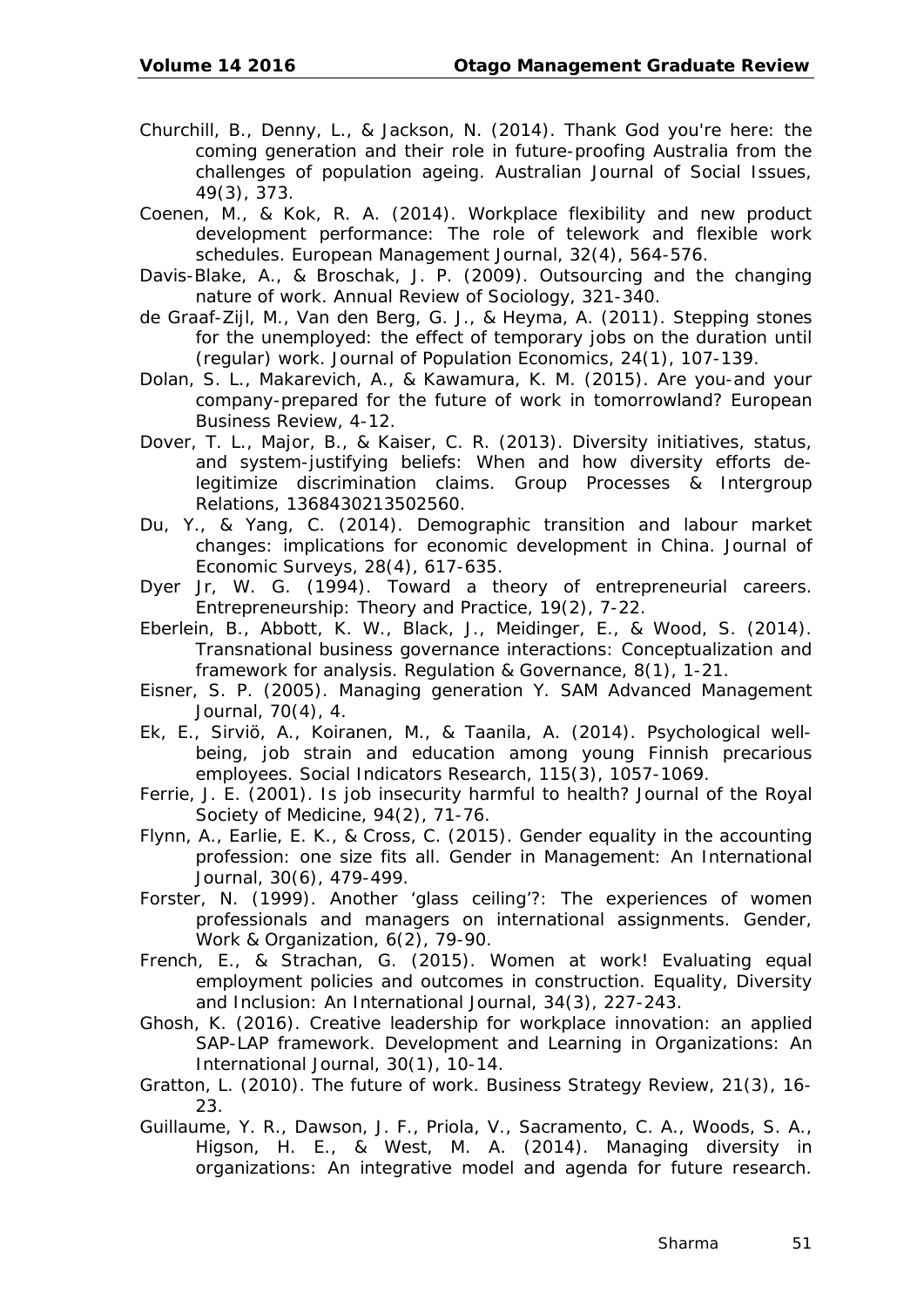*European Journal of Work and Organizational Psychology, 23*(5), 783- 802.

- Harvey, D. (2011). *The enigma of capital: And the crises of capitalism*. London: Profile Books.
- Hassard, J., Morris, J., & McCann, L. (2012). 'My brilliant career'? New organizational forms and changing managerial careers in Japan, the UK, and USA. *Journal of Management Studies, 49*(3), 571-599. doi:10.1111/j.1467-6486.2011.01032.x
- Hewins-Maroney, B., & Williams, E. (2013). The role of public administrators in responding to changing workforce demographics: Global challenges to preparing a diverse workforce. *Public Administration Quarterly*, 456- 490.
- Hill, A. D., Upadhyay, A. D., & Beekun, R. I. (2015). Do female and ethnically diverse executives endure inequity in the CEO position or do they benefit from their minority status? An empirical examination. *Strategic Management Journal, 36*(8), 1115-1134.
- Horwitz, J. R., Kelly, B. D., & DiNardo, J. E. (2013). Wellness incentives in the workplace: cost savings through cost shifting to unhealthy workers. *Health Affairs, 32*(3), 468-476.
- Johns, T., & Gratton, L. (2013). The third wave of virtual work. *Harvard Business Review, 91*(1), 66-73.
- Jones, G., Meegan, R., Kennett, P., & Croft, J. (2015). The uneven impact of austerity on the voluntary and community sector: A tale of two cities. *Urban Studies*, 0042098015587240.
- Joshi, A., Dencker, J. C., Franz, G., & Martocchio, J. J. (2010). Unpacking generational identities in organizations. *Academy of Management Review, 35*(3), 392-414.
- Kalleberg, A. L. (2000). Nonstandard employment relations: Part-time, temporary and contract work. *Annual Review of Sociology*, 341-365.
- Kalleberg, A. L. (2009). Precarious work, insecure workers: Employment relations in transition. *American Sociological Review, 74*(1), 1-22.
- Kalleberg, A. L. (2013a). Book review symposium: Response to Reviews of Arne L Kalleberg, Good Jobs, Bad Jobs: The Rise of Polarized and Precarious Employment Systems in the United States, 1970s to 2000s. *Work, Employment & Society, 27*(5), 896-898.
- Kalleberg, A. L. (2013b). Globalization and precarious work. *Contemporary Sociology: A Journal of Reviews, 42*(5), 700-706. doi:10.1177/0094306113499536
- Kalleberg, A. L., & Hewison, K. (2013). Precarious work and the challenge for Asia. *American Behavioral Scientist, 57*(3), 271-288.
- Kesavan, S., Staats, B. R., & Gilland, W. (2014). Volume flexibility in services: The costs and benefits of flexible labor resources. *Management Science, 60*(8), 1884-1906.
- Khattab, N. (2012). 'Winners' and 'losers': the impact of education, ethnicity and gender on Muslims in the British labour market. *Work, Employment & Society, 26*(4), 556-573.
- Kossek, E. E., Hammer, L. B., Kelly, E. L., & Moen, P. (2014). Designing work, family & health organizational change initiatives. *Organizational Dynamics, 43*(1), 53-63.
- Kulik, C. T., Ryan, S., Harper, S., & George, G. (2014). Aging populations and management. *Academy of Management Journal, 57*(4), 929-935.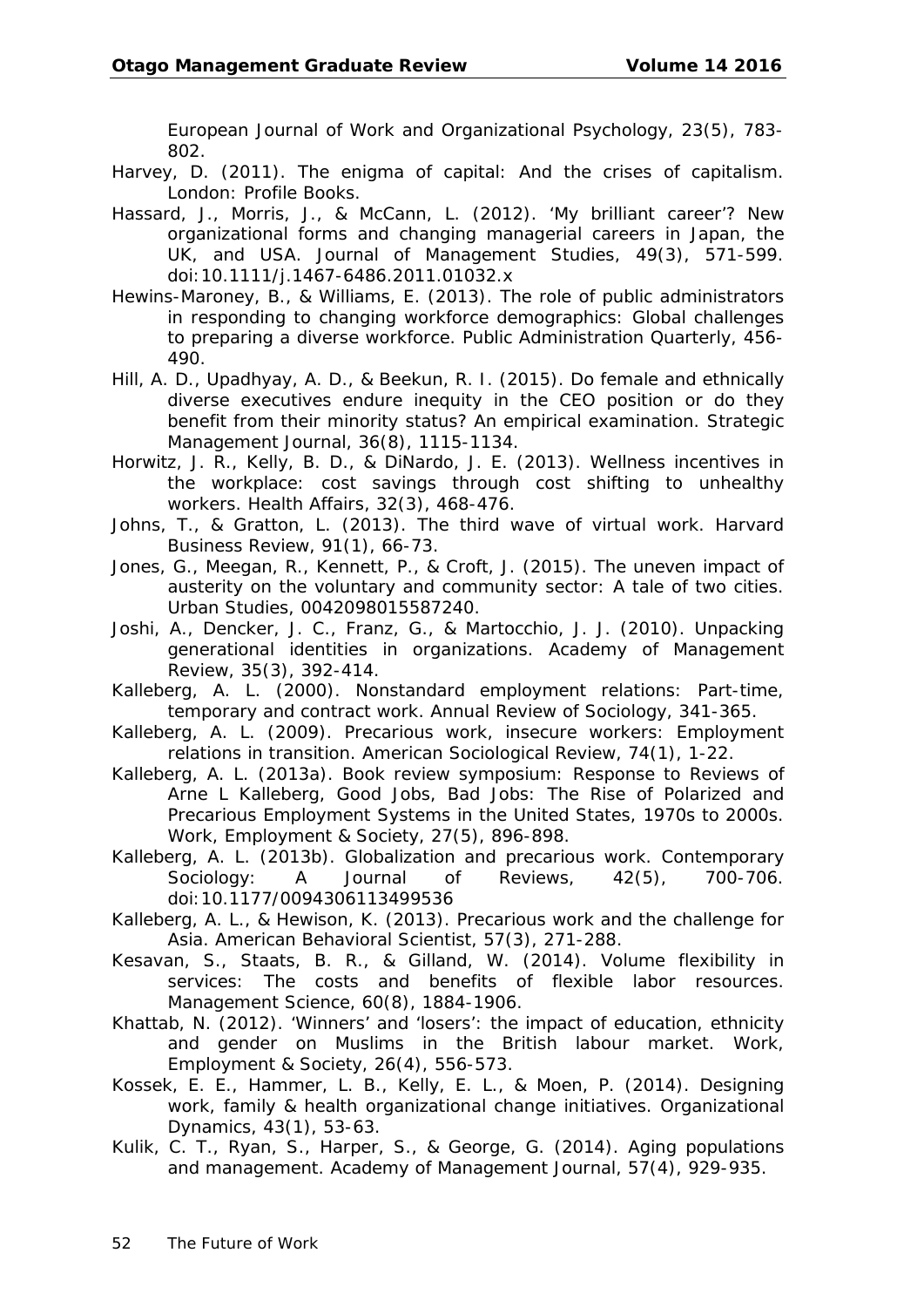- Lambert, R., & Herod, A. (2016). *Neoliberal capitalism and precarious work: Ethnographies of accommodation and resistance*: Edward Elgar Publishing, Incorporated.
- Lee, D., Hampton, M., & Jeyacheya, J. (2015). The political economy of precarious work in the tourism industry in small island developing states. *Review of International Political Economy, 22*(1), 194-223. doi:10.1080/09692290.2014.887590
- Lee, S. M., Olson, D. L., & Trimi, S. (2012). Co-innovation: Convergenomics, collaboration, and co-creation for organizational values. *Management Decision, 50*(5), 817-831.
- Lier, D. (2010). Grounding globalization: Labour in the age of insecurity: Webster, E., Lambert, R. and Bezuidenhout, A. *Journal of Economic Geography, 10*(1), 163-165. doi:10.1093/jeg/lbp024
- Lyons, S., & Kuron, L. (2014). Generational differences in the workplace: A review of the evidence and directions for future research. *Journal of Organizational Behavior, 35*(S1), S139-S157.
- Martin, N. (2011). "There is abuse everywhere": Migrant nonprofit organizations and the problem of precarious work. *Urban Affairs Review*, 1-28.
- Martin, P. (2013). Immigration and farm labor: Policy options and consequences. *American Journal of Agricultural Economics, 95*(2), 470- 475.
- McClelland, S. I., & Holland, K. J. (2015). You, me, or her leaders' perceptions of responsibility for increasing gender diversity in STEM departments. *Psychology of Women Quarterly, 39*(2), 210-225.
- McDowell, L., Batnitzky, A., & Dyer, S. (2009). Precarious work and economic migration: Emerging immigrant divisions of labour in greater London's service sector. *International Journal of Urban and Regional Research, 33*(1), 3-25. doi:10.1111/j.1468-2427.2009.00831.x
- Osterman, P. (2014). *Securing prosperity: The American labor market: How it has changed and what to do about it.* Princeton University Press.
- Outten, H. R., Schmitt, M. T., Miller, D. A., & Garcia, A. L. (2012). Feeling threatened about the future whites' emotional reactions to anticipated ethnic demographic changes. *Personality and Social Psychology Bulletin, 38*(1), 14-25.
- Pedersen, V. B., & Lewis, S. (2012). Flexible friends? Flexible working time arrangements, blurred work-life boundaries and friendship. *Work, Employment & Society, 26*(3), 464-480. doi:10.1177/0950017012438571
- Podsiadlowski, A., Gröschke, D., Kogler, M., Springer, C., & van der Zee, K. (2013). Managing a culturally diverse workforce: Diversity perspectives in organizations. *International Journal of Intercultural Relations, 37*(2), 159-175. doi:http://dx.doi.org/10.1016/j.ijintrel.2012.09.001
- Prosser, T. (2015). Dualization or liberalization? Investigating precarious work in eight European countries. *Work, Employment & Society*, 0950017015609036.
- Pulignano, V., Ortíz Gervasi, L., & de Franceschi, F. (2015). Union responses to precarious workers: Italy and Spain compared. *European Journal of Industrial Relations*, 1-17. doi:10.1177/0959680115621410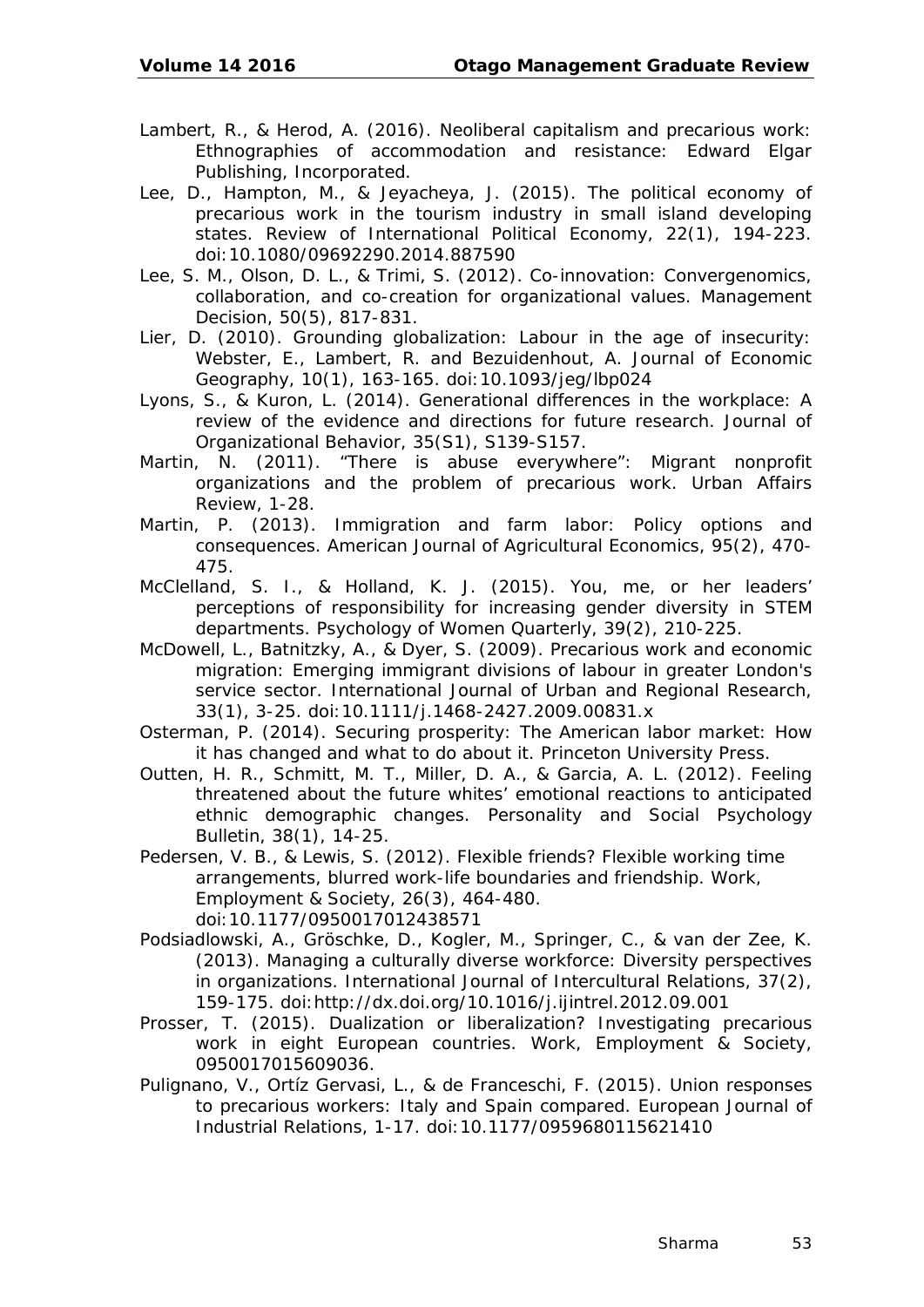- Quinlan, M. (2012). The 'pre-invention' of precarious employment: The changing world of work in context. *The Economic and Labour Relations Review, 23*(4), 3-24.
- Ragins, B. R., Gonzalez, J. A., Ehrhardt, K., & Singh, R. (2012). Crossing the threshold: The spillover of community racial diversity and diversity climate to the workplace. *Personnel Psychology, 65*(4), 755-787.
- Richard, O. C., Roh, H., & Pieper, J. R. (2013). The link between diversity and equality management practice bundles and racial diversity in the managerial ranks: Does firm size matter? *Human Resource Management, 52*(2), 215-242.
- Ryan, M. K., & Haslam, S. A. (2007). The Glass Cliff: Exploring the Dynamics Surrounding the Appointment of Women to Precarious Leadership Positions. *The Academy of Management Review, 32*(2), 549-572.
- Schabracq, M. J., & Cooper, C. L. (2000). The changing nature of work and stress. *Journal of Managerial Psychology, 15*(3), 227-241. doi:doi:10.1108/02683940010320589
- Schaufeli, W. B. (2004). The future of occupational health psychology. *Applied Psychology: An International Review, 53*(4), 502-517. doi:10.1111/j.1464-0597.2004.00184.x
- Singh, B., Winkel, D. E., & Selvarajan, T. (2013). Managing diversity at work: Does psychological safety hold the key to racial differences in employee performance? *Journal of Occupational and Organizational Psychology, 86*(2), 242-263.
- Snider, J., Hill, R. P., & Martin, D. (2003). Corporate social responsibility in the 21st century: A view from the world's most successful firms. *Journal of Business ethics, 48*(2), 175-187.
- Stewart, J., & Knowles, V. (1999). The changing nature of graduate careers. *Career Development International, 4*(7), 370-383.
- Stone, D. L., & Deadrick, D. L. (2015). Challenges and opportunities affecting the future of human resource management. *Human Resource Management Review, 25*(2), 139-145. doi: http://dx.doi.org/10.1016/j.hrmr.2015.01.003
- Sullivan, S. E., & Mainiero, L. A. (2007). The changing nature of gender roles, alpha/beta careers and work‐life issues: Theory‐driven implications for human resource management. *Career Development International, 12*(3), 238-263. doi:doi:10.1108/13620430710745881
- Swider, S. (2015). Building China: Precarious employment among migrant construction workers. *Work, Employment & Society, 29*(1), 41-59.
- Tandrayen-Ragoobur, V., & Pydayya, R. (2015). Glass ceiling and sticky floors: Hurdles for Mauritian working women. *Equality, Diversity and Inclusion: An International Journal, 34*(5), 452-466.
- Townsend, A. M., DeMarie, S. M., & Hendrickson, A. R. (1998). Virtual teams: Technology and the workplace of the future. *The Academy of Management Executive, 12*(3), 17-29.
- Tulgan, B. (2016). *Not everyone gets a trophy: How to manage the millennials*: John Wiley & Sons.
- Underhill, E., & Quinlan, M. (2011). How precarious employment affects health and safety at work: The case of temporary agency workers. *Relations Industrielles/Industrial Relations, 66*(3), 397-421.